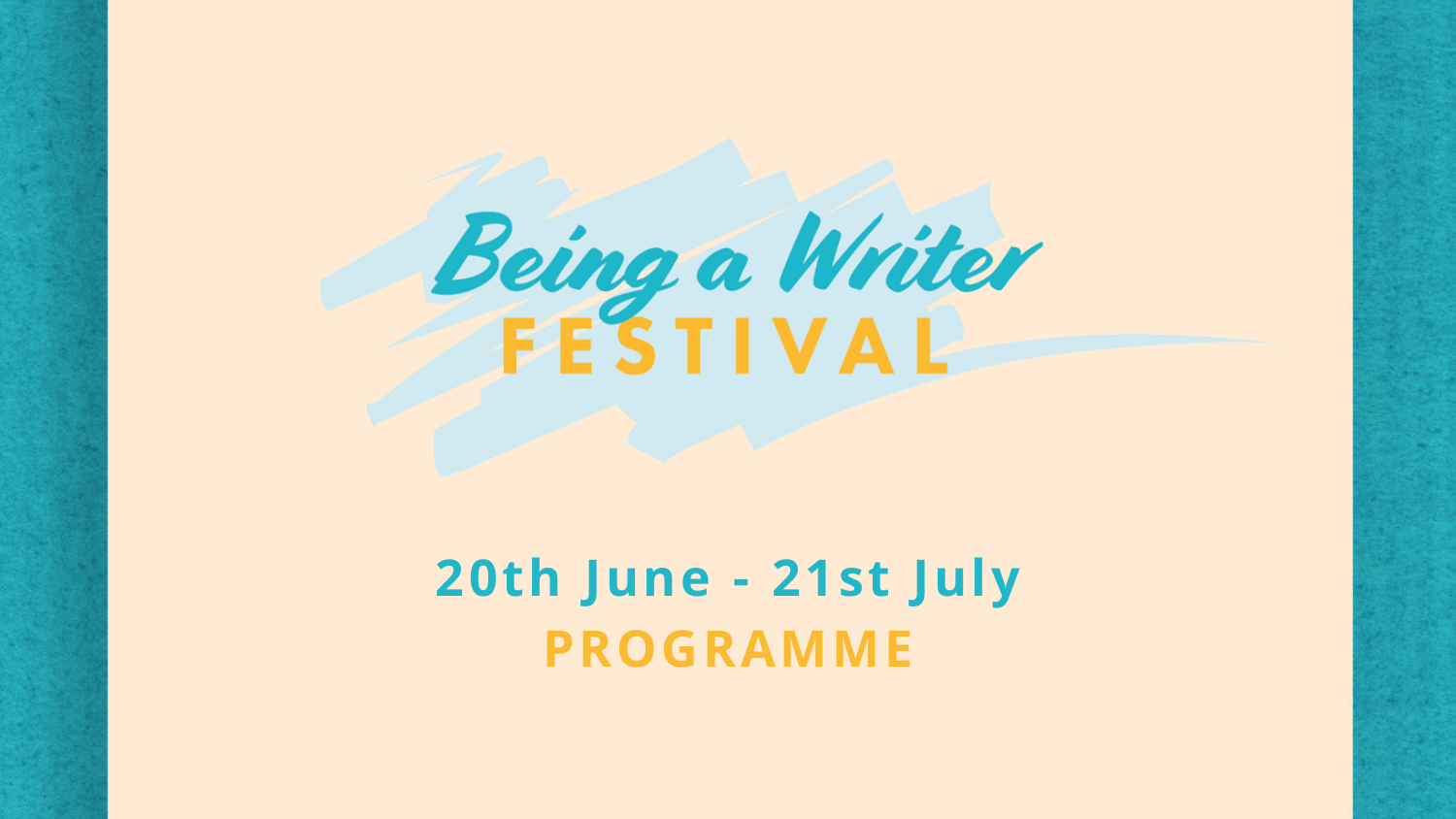### Keynote

20th June 4-5pm BST Nikesh Shukla: 'How to be a Writer'

21st June 11am and 3pm BST Have questions about the festival? Come and join an informal orientation and chat with the **TLC** team

# Festival Orientation/ Q&A

### Cultivate a Creative Mindset

23rd June 7-8.30pm BST Psychotherapist Dawn Estefan shares her insights into how to combat the inner critic and prepare the ground for creativity.

- 
- 
- 



### **WEEK ONE**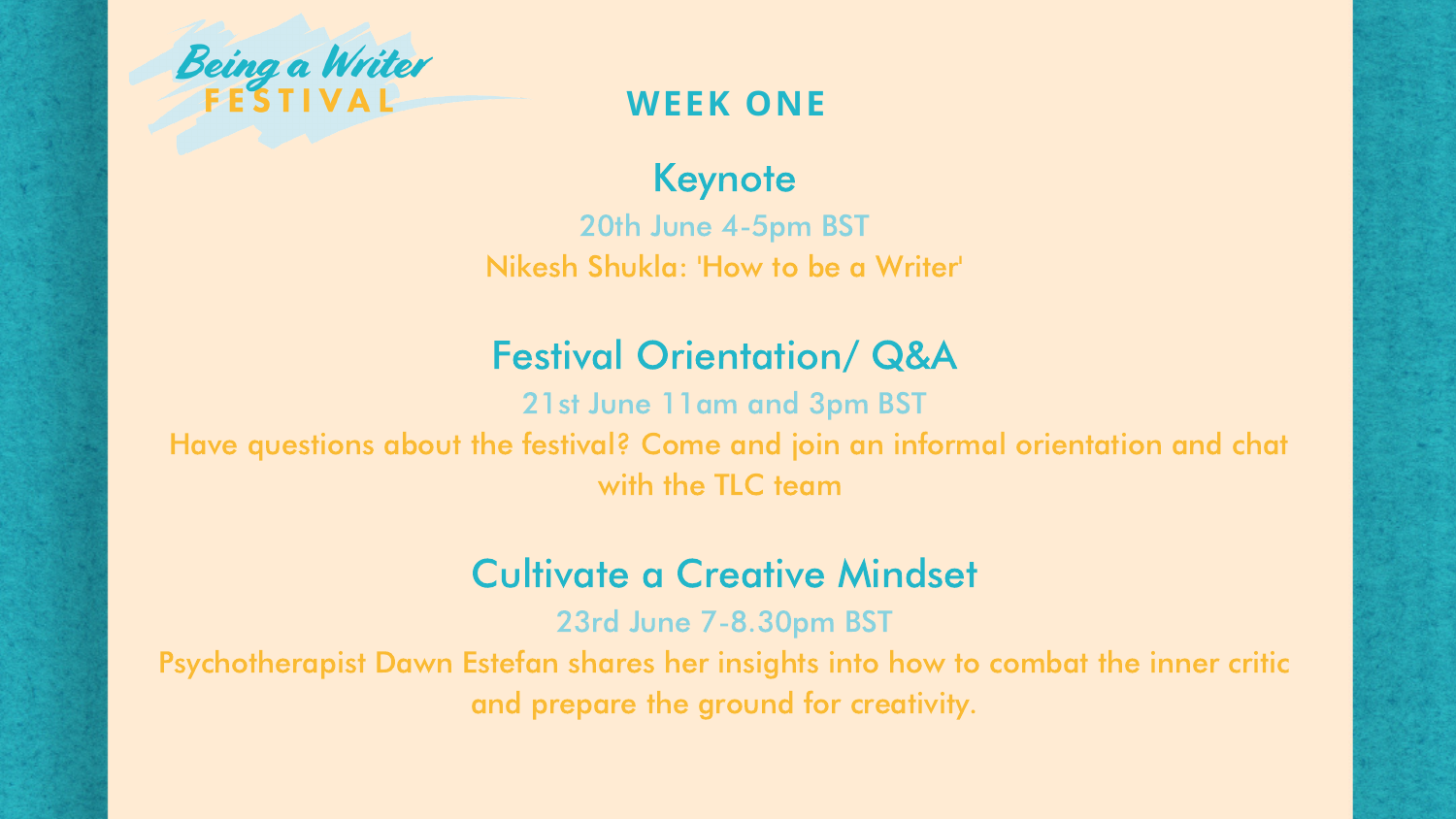Publishing(Room) 101 30th June 7-8.30pm BST

What do publishers actually do? Katie Packer (Senior Commissioning Editor, Headline) hosts a panel of publishers from a range of department to talk about their hopes for the future of publishing, and the things they'd put in the bin if they were in charge of the industry.



### **WEEK TWO**

# **Confessions of a Debut Novelist**

28th June 7-8.30pm BST

Chloe Timms (The Seawomen), Aneesa Marufu (The Balloon Thief), Saara El-Arifi (The Final Strife) and Laura Price (Single Bald Female) share their learnings from publishing their first books.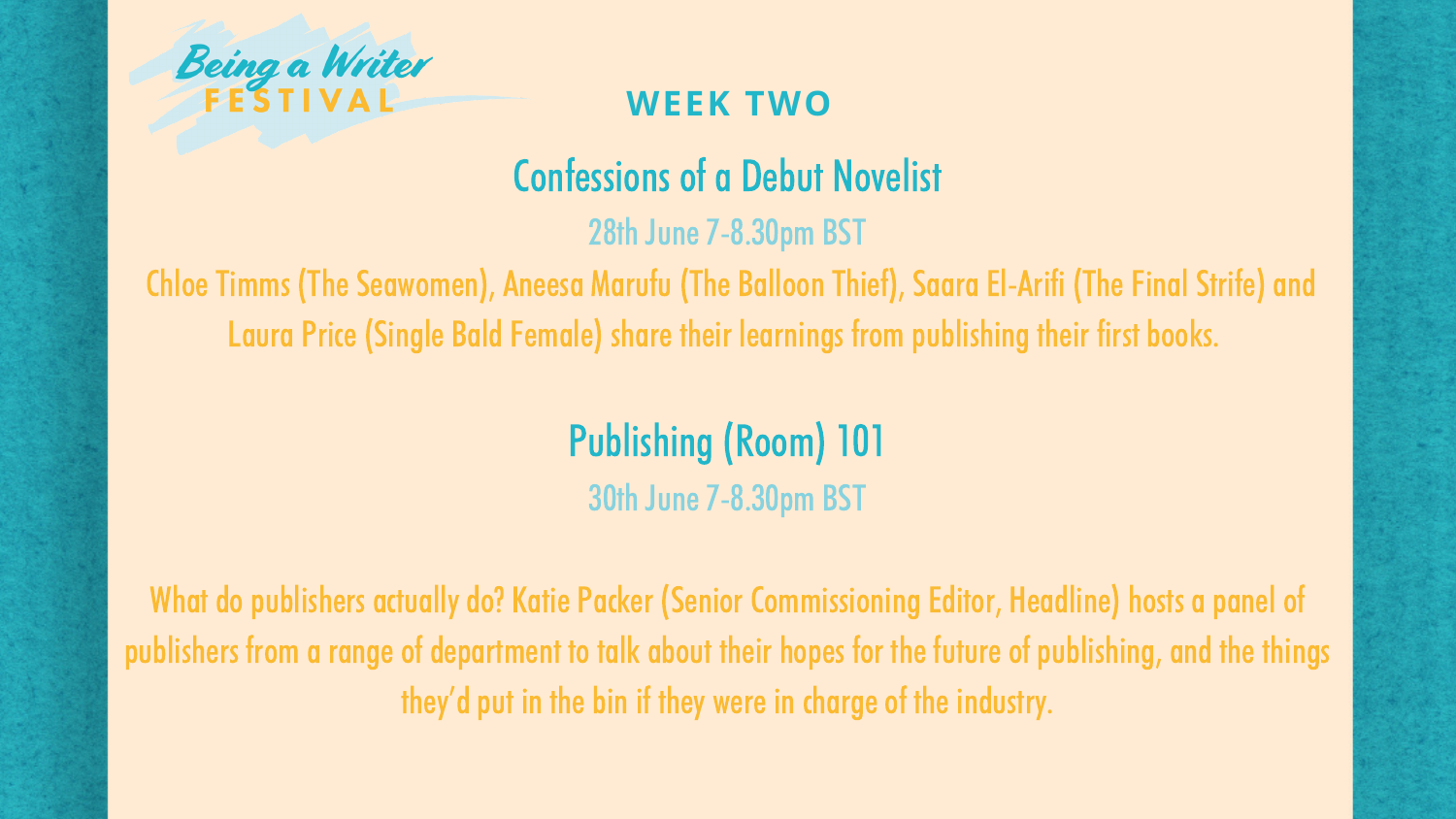# Joyful Environmentalism

5th July 7-8.30pm BST

Learn how to live (and write) more sustainably and consciously. In practical, manageable ways. With the joyful environmentalist herself, writer, broadcaster and public speaker Isabel Losada.

> Creativity Incubator 7th July 7-8.30pm BST

An interactive, joyfully facilitated workshop to help you on your way to better creative habits. This session has been designed to accommodate for energy- and mobility-limiting conditions and is led by poet and creative facilitator Khairani Barokka.



### **WEEK THREE**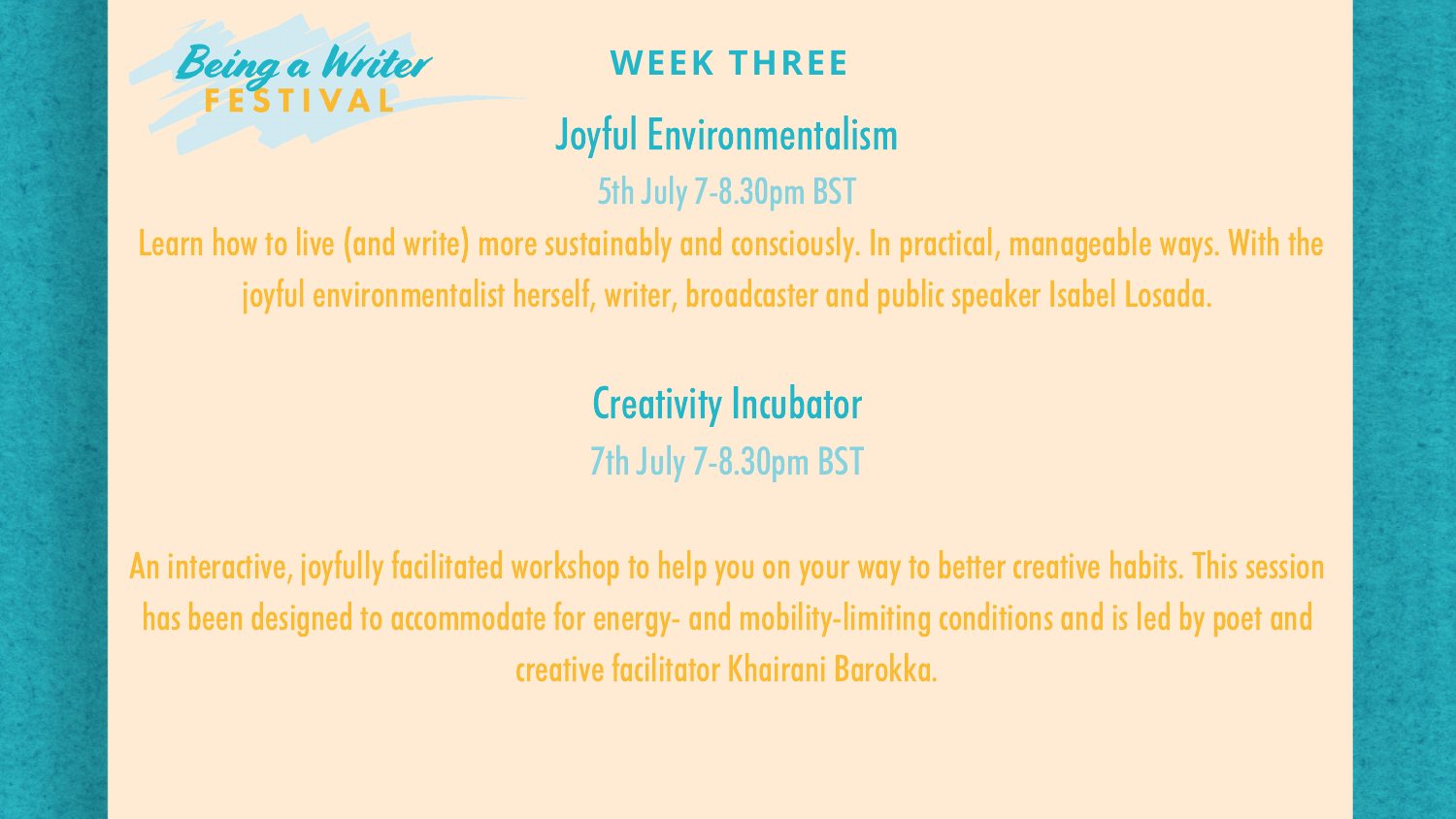

### **WEEK FOUR**

# The Reading Nook 12th July 7-8.30pm BST

Hosted by Octavia Bright, guests share the work they do to promote reading culture, explore why it's important for writers, and share their most treasured reads. With Habiba Desai (Fox & Windmill) Joshua Seigal (Poet and Educator), and Gemma Jolly (Reading Agency).

# **TLC Pen Factor LIVE PITCH** 14th July 7-8.30pm BST

TLC's 10th annual TLC Pen Factor Competition culminates in our special, and hugely popular, live pitch session. With industry judges Rhea Kurien, Jamie Cowen, and Rachel Yeoh.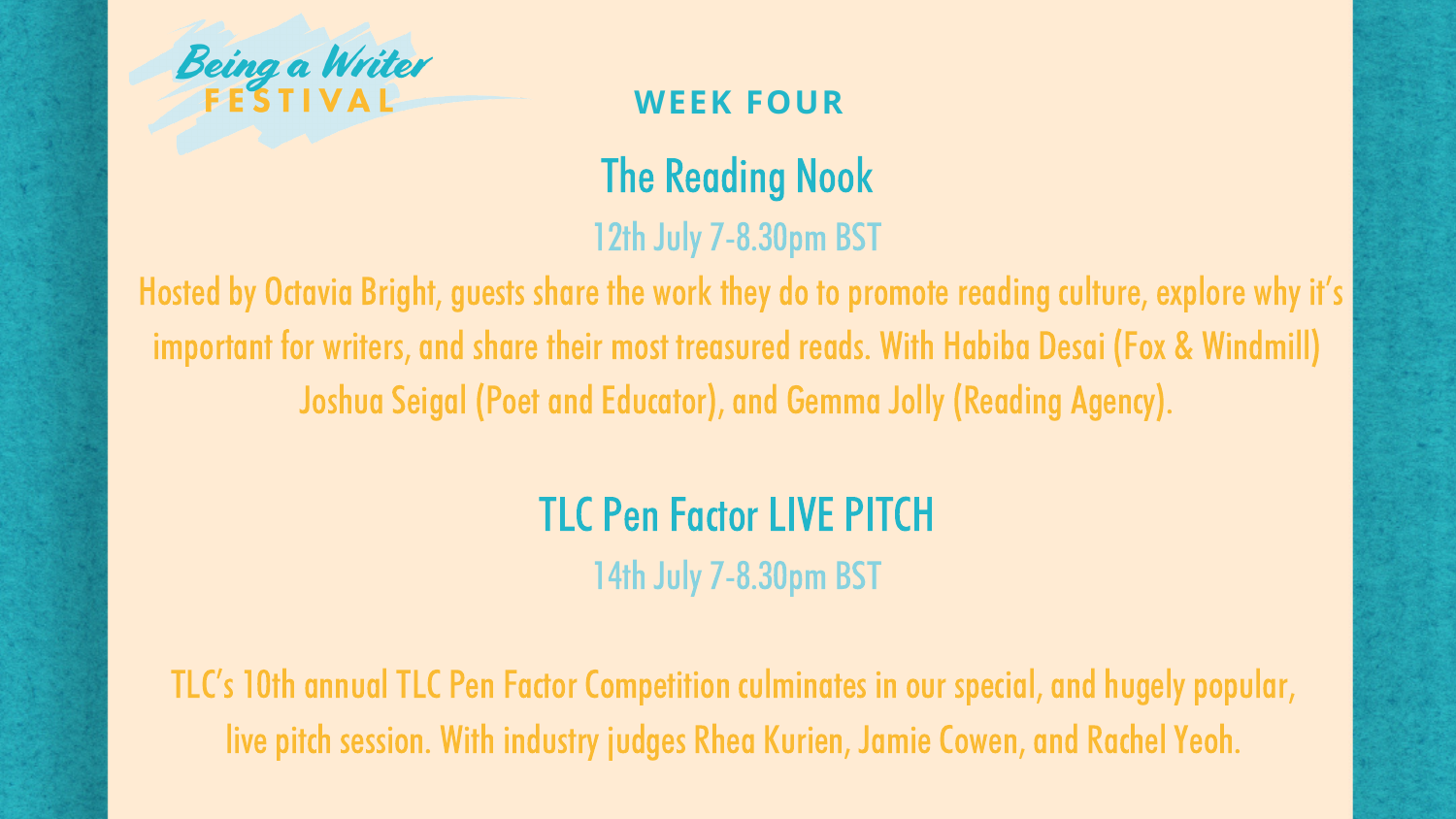# Masterclasses I & II

July 19th 11am-1pm BST Dorothy Koomson on Character July 19th 4pm-6pm BST Vaseem Khan on Plot and Pace

# Masterclasses II & III

July 21st 11am-1pm BST Paul McVeigh on Place July 21st 4pm-6pm BST Monique Roffey on Voice





### **WEEK FIVE**